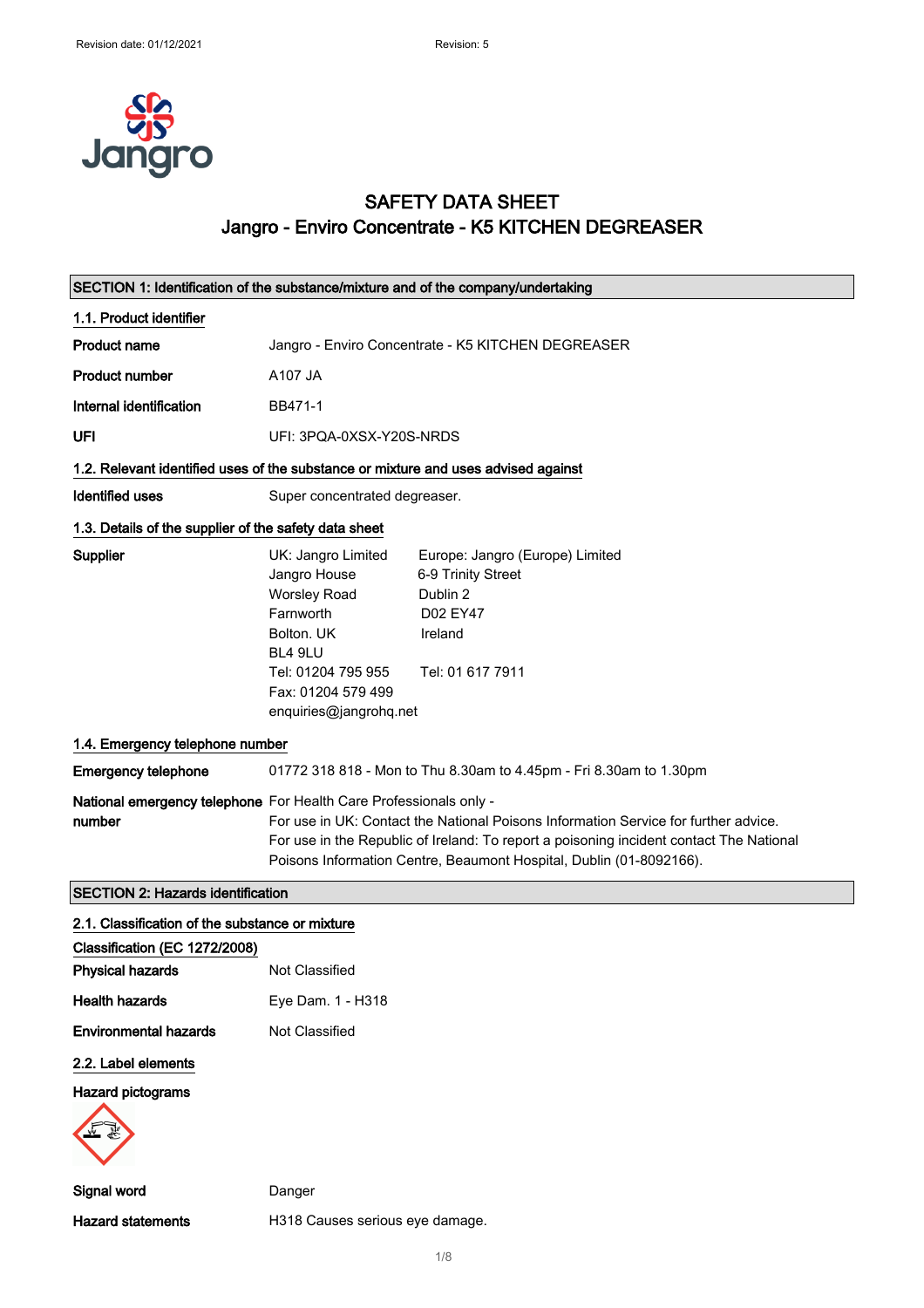| <b>Precautionary statements</b> | P102 Keep out of reach of children.<br>P280 Wear eye protection.<br>P301 IF SWALLOWED:<br>P313 Get medical advice/ attention.<br>P305+P351+P338 IF IN EYES: Rinse cautiously with water for several minutes. Remove<br>contact lenses, if present and easy to do. Continue rinsing.<br>P315 Get immediate medical advice/attention.<br>P501 Dispose of contents/ container in accordance with local regulations. |
|---------------------------------|------------------------------------------------------------------------------------------------------------------------------------------------------------------------------------------------------------------------------------------------------------------------------------------------------------------------------------------------------------------------------------------------------------------|
| Contains                        | COCAMIDOPROPYL BETAINE                                                                                                                                                                                                                                                                                                                                                                                           |

### 2.3. Other hazards

This product does not contain any substances classified as PBT or vPvB.

# SECTION 3: Composition/information on ingredients 3.2. Mixtures COCAMIDOPROPYL BETAINE **1999** The set of the set of the set of the set of the set of the set of the set of the set of the set of the set of the set of the set of the set of the set of the set of the set of the set of the s CAS number: 61789-40-0 EC number: 931-296-8 REACH registration number: 01- 2119488533-30-0001 Spec Conc Limits :- Eye Dam. 1 (H318) >10%, Eye Irrit. 2 (H319) >4% <=10% Classification Eye Dam. 1 - H318 Aquatic Chronic 3 - H412 SODIUM (C12-14) ALKYL ETHOXY SULPHATE 5-10% SODIUM (C12-14) ALKYL ETHOXY SULPHATE CAS number: 68891-38-3 EC number: 500-234-8 REACH registration number: 01- 2119488639-16-0020 Spec Conc Limits :- Eye Dam. 1 (H318) >=30%, Eye Irrit. 2 (H319) >10% <30%, NC (Not Classified) <=10% **Classification** Skin Irrit. 2 - H315 Eye Dam. 1 - H318 Aquatic Chronic 3 - H412 ALCOHOL (C9-11) ETHOXYLATE 6-10% of the state of the state of the state of the state of the state of the state of the state of the state of the state of the state of the state of the state of the state of the state of the CAS number: 68439-46-3 Alternative CAS Nos 160875-66-1, 68439-45-2 **Classification** Acute Tox. 4 - H302 Eye Dam. 1 - H318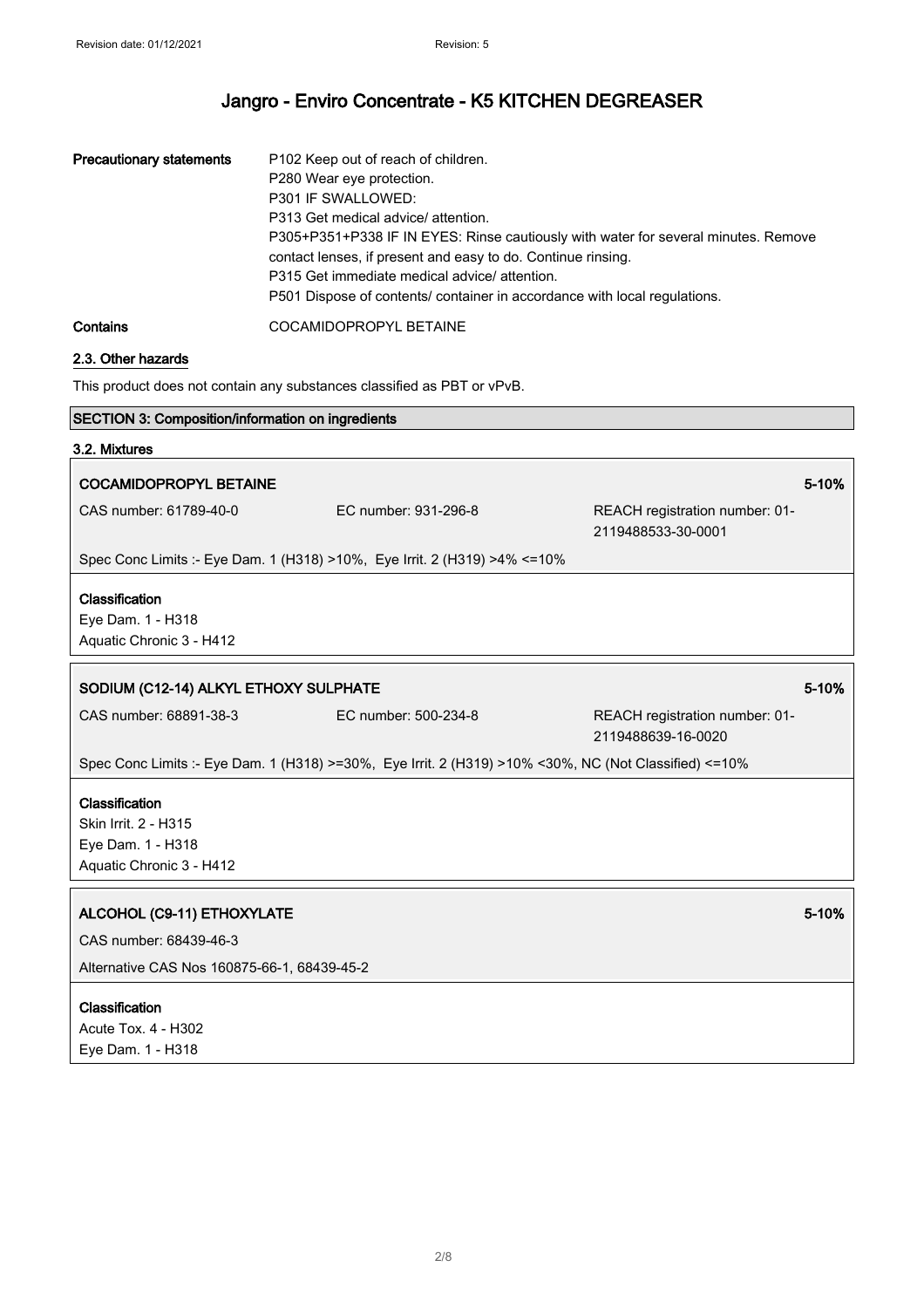| <b>BRONOPOL (INN)</b>    |                      |                                                      | $1 - 3%$ |
|--------------------------|----------------------|------------------------------------------------------|----------|
| CAS number: 52-51-7      | EC number: 200-143-0 | REACH registration number: 01-<br>2119980938-15-0000 |          |
| M factor (Acute) = $10$  |                      |                                                      |          |
| Classification           |                      |                                                      |          |
| Acute Tox. 3 - H301      |                      |                                                      |          |
| Acute Tox. 4 - H312      |                      |                                                      |          |
| Acute Tox. 3 - H331      |                      |                                                      |          |
| Skin Irrit. 2 - H315     |                      |                                                      |          |
| Eye Dam. 1 - H318        |                      |                                                      |          |
| STOT SE 3 - H335         |                      |                                                      |          |
| Aquatic Acute 1 - H400   |                      |                                                      |          |
| Aquatic Chronic 2 - H411 |                      |                                                      |          |

The Full Text for all R-Phrases and Hazard Statements are Displayed in Section 16.

#### SECTION 4: First aid measures

## 4.1. Description of first aid measures Inhalation Unlikely route of exposure as the product does not contain volatile substances. If spray/mist has been inhaled, proceed as follows. Move affected person to fresh air and keep warm and at rest in a position comfortable for breathing. Ingestion **Do not induce vomiting. Give plenty of water to drink**. Get medical attention. Skin contact Wash with plenty of water. Eye contact **Rinse immediately with plenty of water. Remove any contact lenses and open eyelids wide** apart. Continue to rinse. Get medical attention immediately. 4.2. Most important symptoms and effects, both acute and delayed General information The severity of the symptoms described will vary dependent on the concentration and the length of exposure. Inhalation No specific symptoms known. Ingestion **No specific symptoms known. But - May cause discomfort if swallowed.** Skin contact No specific symptoms known. But prolonged or excessively repeated skin contact could lead to removal of natural oils from skin. Eye contact Severe irritation, burning and tearing. Prolonged contact causes serious eye and tissue damage. 4.3. Indication of any immediate medical attention and special treatment needed Notes for the doctor Treat symptomatically. SECTION 5: Firefighting measures 5.1. Extinguishing media Suitable extinguishing media The product is not flammable. Use fire-extinguishing media suitable for the surrounding fire.

### 5.2. Special hazards arising from the substance or mixture

Specific hazards **Thermal decomposition or combustion products may include the following substances:** Irritating gases or vapours.

5.3. Advice for firefighters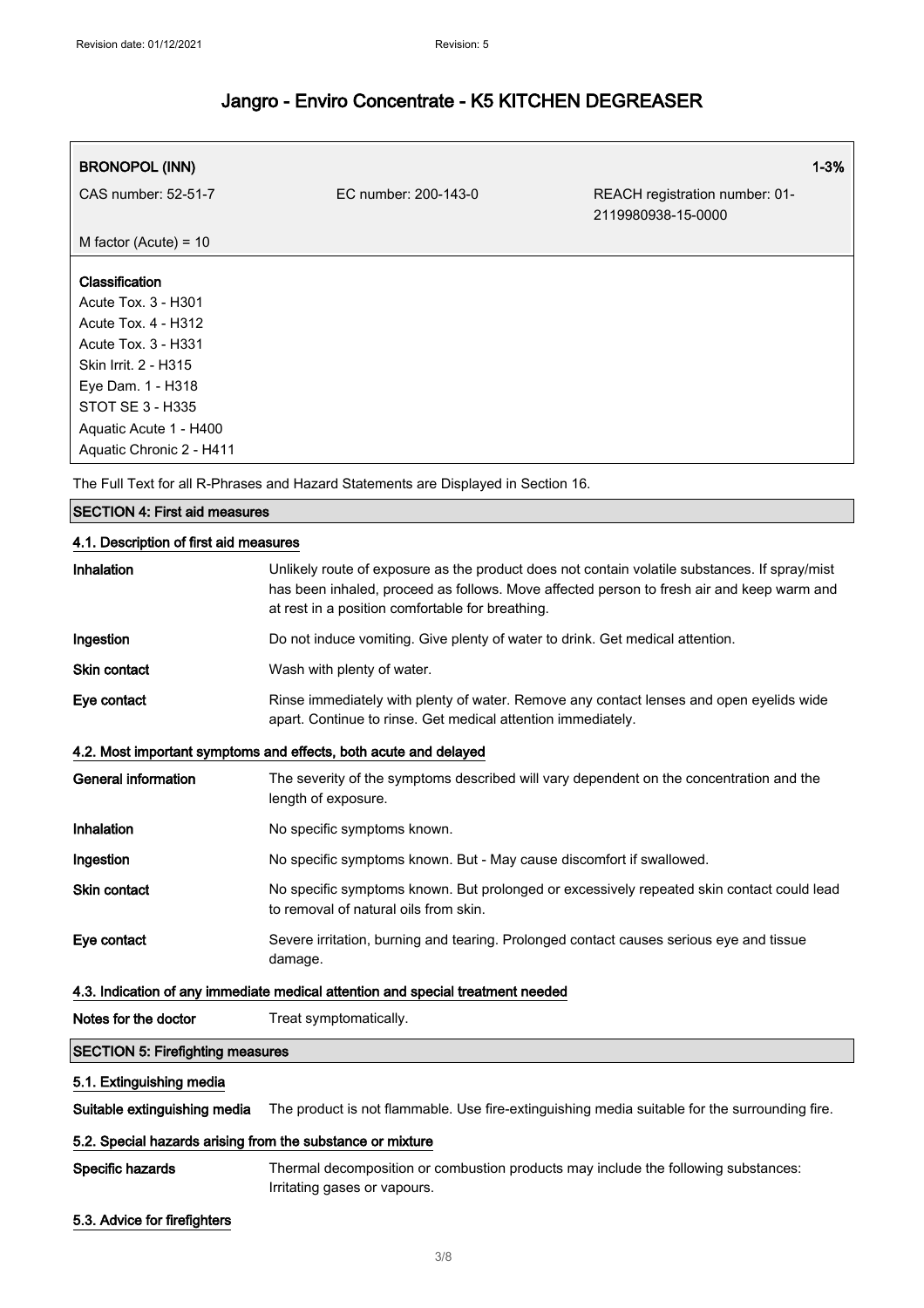| for firefighters                                          | Special protective equipment Wear positive-pressure self-contained breathing apparatus (SCBA) and appropriate protective<br>clothing.                                                                                                        |  |
|-----------------------------------------------------------|----------------------------------------------------------------------------------------------------------------------------------------------------------------------------------------------------------------------------------------------|--|
| <b>SECTION 6: Accidental release measures</b>             |                                                                                                                                                                                                                                              |  |
|                                                           | 6.1. Personal precautions, protective equipment and emergency procedures                                                                                                                                                                     |  |
| <b>Personal precautions</b>                               | Wear eye and face protection. For personal protection, see Section 8.                                                                                                                                                                        |  |
| 6.2. Environmental precautions                            |                                                                                                                                                                                                                                              |  |
| <b>Environmental precautions</b>                          | Spillages or uncontrolled discharges into watercourses must be reported immediately to the<br>Environmental Agency or other appropriate regulatory body.                                                                                     |  |
| 6.3. Methods and material for containment and cleaning up |                                                                                                                                                                                                                                              |  |
| Methods for cleaning up                                   | Small Spillages: Flush away spillage with plenty of water. Large Spillages: Contain and<br>absorb spillage with sand, earth or other non-combustible material. Collect and place in<br>suitable waste disposal containers and seal securely. |  |
| 6.4. Reference to other sections                          |                                                                                                                                                                                                                                              |  |
| Reference to other sections                               | For personal protection, see Section 8.                                                                                                                                                                                                      |  |
| <b>SECTION 7: Handling and storage</b>                    |                                                                                                                                                                                                                                              |  |
| 7.1. Precautions for safe handling                        |                                                                                                                                                                                                                                              |  |
| <b>Usage precautions</b>                                  | Wear eye protection.                                                                                                                                                                                                                         |  |
|                                                           | 7.2. Conditions for safe storage, including any incompatibilities                                                                                                                                                                            |  |
| Storage precautions                                       | Store at moderate temperatures in dry, well ventilated area. Keep only in the original<br>container. Store away from the following materials: Oxidising materials.                                                                           |  |
| 7.3. Specific end use(s)                                  |                                                                                                                                                                                                                                              |  |
| Specific end use(s)                                       | The identified uses for this product are detailed in Section 1.2.                                                                                                                                                                            |  |
| Usage description                                         | See Product Information Sheet & Label for detailed use of this product.                                                                                                                                                                      |  |
| <b>SECTION 8: Exposure controls/Personal protection</b>   |                                                                                                                                                                                                                                              |  |
| 8.1. Control parameters                                   |                                                                                                                                                                                                                                              |  |
| Ingredient comments                                       | No exposure limits known for ingredient(s).                                                                                                                                                                                                  |  |
| 8.2. Exposure controls                                    |                                                                                                                                                                                                                                              |  |
| Protective equipment                                      |                                                                                                                                                                                                                                              |  |
| Appropriate engineering<br>controls                       | Not applicable.                                                                                                                                                                                                                              |  |
| Eye/face protection                                       | Wear eye protection.                                                                                                                                                                                                                         |  |
| Hand protection                                           | No specific hand protection recommended. For prolonged or repeated skin contact use<br>suitable protective gloves.                                                                                                                           |  |
| Other skin and body<br>protection                         | None required.                                                                                                                                                                                                                               |  |
| <b>Respiratory protection</b>                             | Respiratory protection not required.                                                                                                                                                                                                         |  |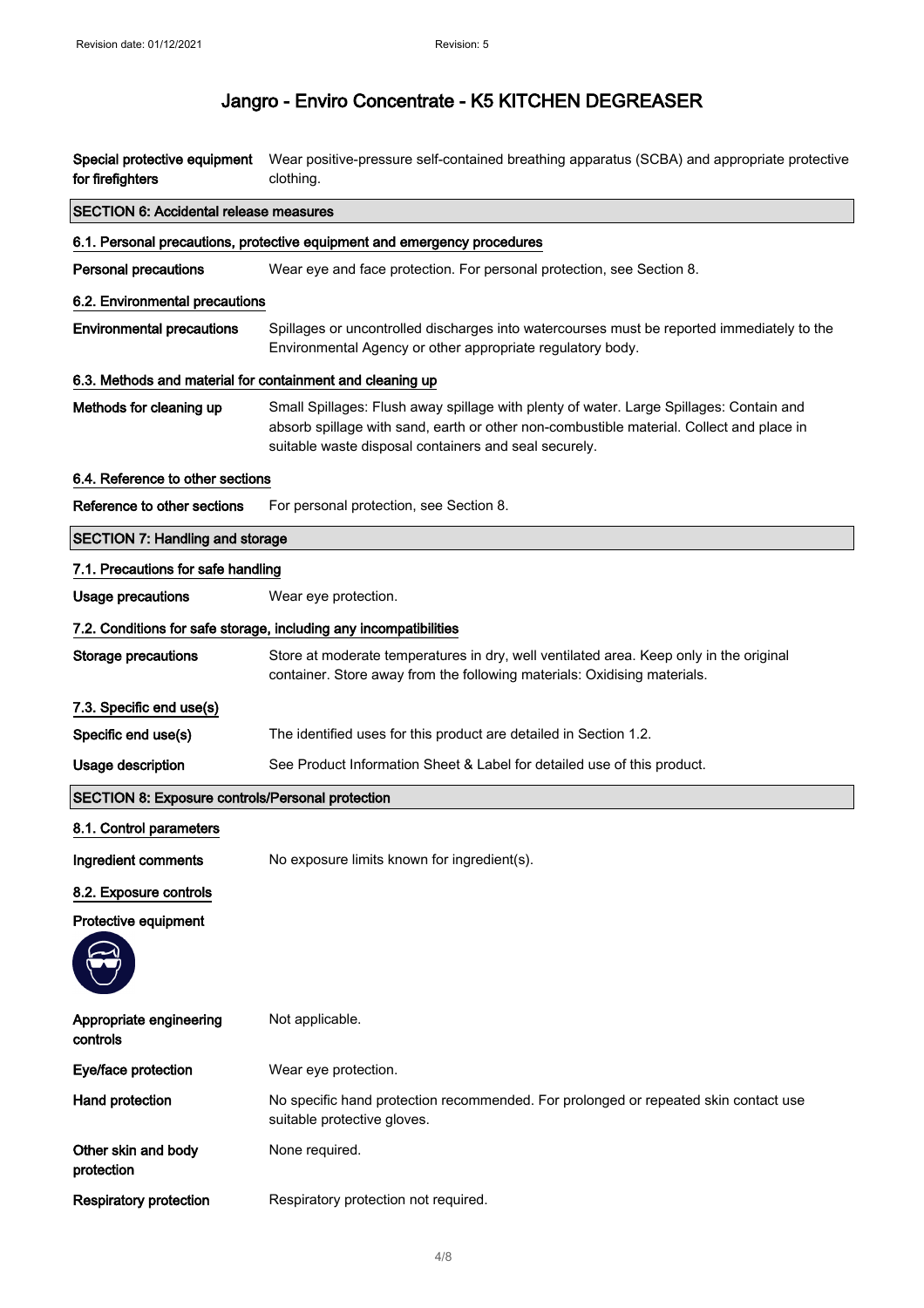| <b>SECTION 9: Physical and chemical properties</b>         |                                                                                                                                                                                                                                                                                          |  |
|------------------------------------------------------------|------------------------------------------------------------------------------------------------------------------------------------------------------------------------------------------------------------------------------------------------------------------------------------------|--|
| 9.1. Information on basic physical and chemical properties |                                                                                                                                                                                                                                                                                          |  |
| Appearance                                                 | Clear liquid.                                                                                                                                                                                                                                                                            |  |
| Colour                                                     | Yellow.                                                                                                                                                                                                                                                                                  |  |
| Odour                                                      | Detergent.                                                                                                                                                                                                                                                                               |  |
| рH                                                         | pH (concentrated solution): 6.00                                                                                                                                                                                                                                                         |  |
| <b>Melting point</b>                                       | $-1^{\circ}$ C                                                                                                                                                                                                                                                                           |  |
| Initial boiling point and range                            | 100°C @ 760 mm Hg                                                                                                                                                                                                                                                                        |  |
| Flash point                                                | Boils without flashing.                                                                                                                                                                                                                                                                  |  |
| <b>Relative density</b>                                    | 1.026 @ 20°C                                                                                                                                                                                                                                                                             |  |
| Solubility(ies)                                            | Soluble in water.                                                                                                                                                                                                                                                                        |  |
| 9.2. Other information                                     |                                                                                                                                                                                                                                                                                          |  |
| Other information                                          | None.                                                                                                                                                                                                                                                                                    |  |
| <b>SECTION 10: Stability and reactivity</b>                |                                                                                                                                                                                                                                                                                          |  |
| 10.1. Reactivity                                           |                                                                                                                                                                                                                                                                                          |  |
| <b>Reactivity</b>                                          | There are no known reactivity hazards associated with this product.                                                                                                                                                                                                                      |  |
| 10.2. Chemical stability                                   |                                                                                                                                                                                                                                                                                          |  |
| <b>Stability</b>                                           | No particular stability concerns.                                                                                                                                                                                                                                                        |  |
| 10.3. Possibility of hazardous reactions                   |                                                                                                                                                                                                                                                                                          |  |
| Possibility of hazardous<br>reactions                      | See sections 10.1, 10.4 & 10.5                                                                                                                                                                                                                                                           |  |
| 10.4. Conditions to avoid                                  |                                                                                                                                                                                                                                                                                          |  |
| <b>Conditions to avoid</b>                                 | There are no known conditions that are likely to result in a hazardous situation.                                                                                                                                                                                                        |  |
| 10.5. Incompatible materials                               |                                                                                                                                                                                                                                                                                          |  |
| <b>Materials to avoid</b>                                  | No specific material or group of materials is likely to react with the product to produce a<br>hazardous situation.                                                                                                                                                                      |  |
| 10.6. Hazardous decomposition products                     |                                                                                                                                                                                                                                                                                          |  |
| Hazardous decomposition<br>products                        | No known hazardous decomposition products.                                                                                                                                                                                                                                               |  |
| <b>SECTION 11: Toxicological information</b>               |                                                                                                                                                                                                                                                                                          |  |
| 11.1. Information on toxicological effects                 |                                                                                                                                                                                                                                                                                          |  |
| <b>Toxicological effects</b>                               | We have not carried out any animal testing for this product. Any ATE figures quoted below are<br>from Toxicity Classifications that have been carried out using ATE (Acute Toxicity Estimate)<br>Calculation Method using LD50 or ATE figures provided by the Raw Material Manufacturer. |  |
| Other health effects                                       | Low oral toxicity, but ingestion may cause irritation of the gastro-intestinal tract.                                                                                                                                                                                                    |  |
| Acute toxicity - oral                                      |                                                                                                                                                                                                                                                                                          |  |
| Notes (oral LD <sub>50</sub> )                             | Based on available data the classification criteria are not met.                                                                                                                                                                                                                         |  |
| ATE oral (mg/kg)                                           | 4,564.73                                                                                                                                                                                                                                                                                 |  |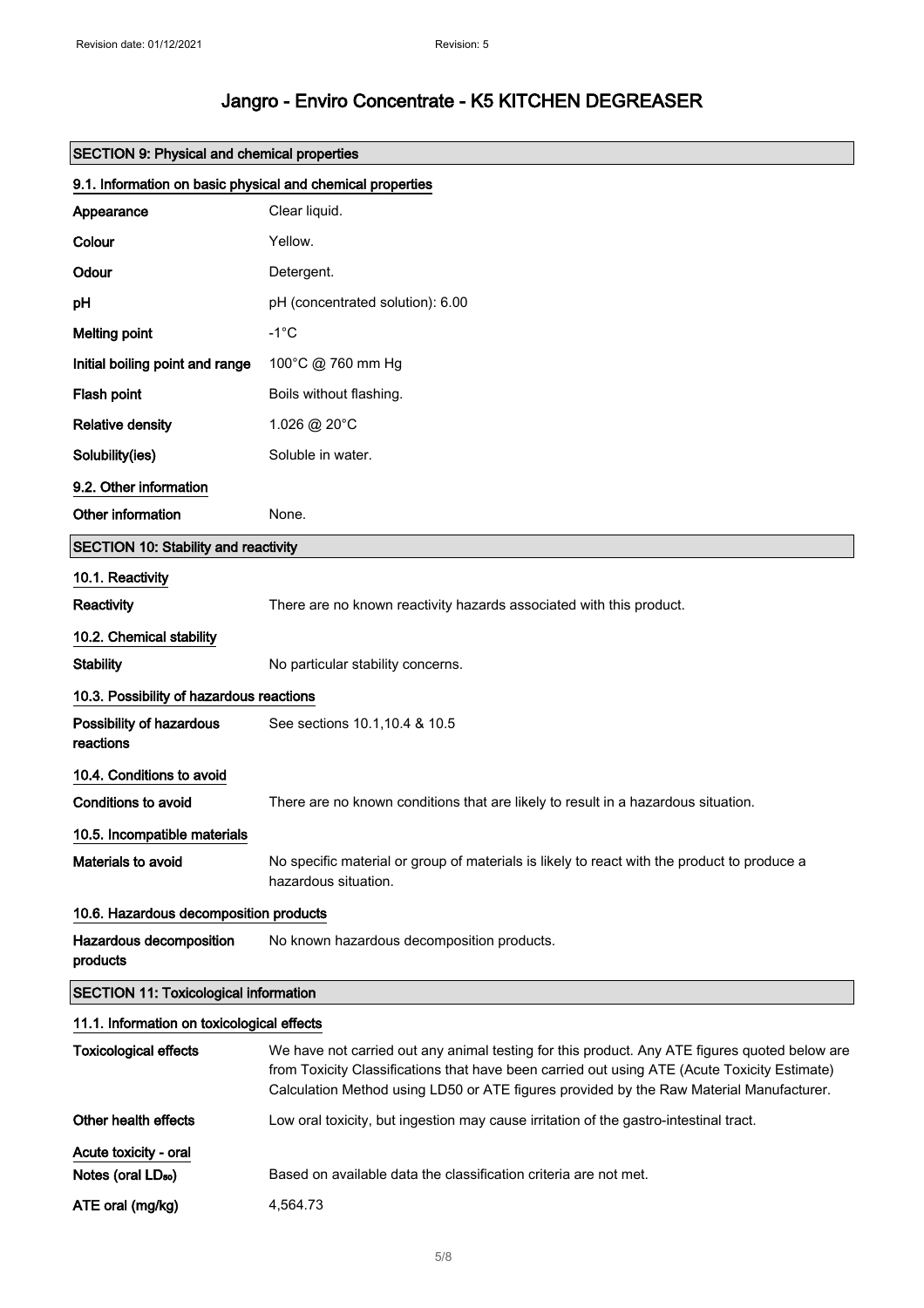| Acute toxicity - dermal                      |                                                                                                                                                                                                                                                                                              |
|----------------------------------------------|----------------------------------------------------------------------------------------------------------------------------------------------------------------------------------------------------------------------------------------------------------------------------------------------|
| Notes (dermal LD <sub>50</sub> )             | Based on available data the classification criteria are not met.                                                                                                                                                                                                                             |
| ATE dermal (mg/kg)                           | 92,685.28                                                                                                                                                                                                                                                                                    |
| Acute toxicity - inhalation                  |                                                                                                                                                                                                                                                                                              |
| <b>ATE inhalation (dusts/mists)</b><br>mg/l) | 42.13                                                                                                                                                                                                                                                                                        |
| <b>SECTION 12: Ecological information</b>    |                                                                                                                                                                                                                                                                                              |
| Ecotoxicity                                  | Not regarded as dangerous for the environment.                                                                                                                                                                                                                                               |
| 12.1. Toxicity                               |                                                                                                                                                                                                                                                                                              |
| <b>Toxicity</b>                              | We have not carried out any Aquatic testing, therefore we have no Aquatic Toxicity Data<br>specifically for this product. The Aquatic Toxicity Data, where provided by the raw material<br>manufacturer for ingredients with aquatic toxicity, can be made available on request.             |
| 12.2. Persistence and degradability          |                                                                                                                                                                                                                                                                                              |
|                                              | Persistence and degradability The surfactant(s) contained in this product complies(comply) with the biodegradability criteria<br>as laid down in Regulation (EC) No. 648/2004 on detergents. and UK Regulation: SI 2020 No.<br>1617 "The Detergents (Amendment) (EU Exit) Regulations 2020". |
| 12.3. Bioaccumulative potential              |                                                                                                                                                                                                                                                                                              |
| <b>Bioaccumulative potential</b>             | The product does not contain any substances expected to be bioaccumulating.                                                                                                                                                                                                                  |
| 12.4. Mobility in soil                       |                                                                                                                                                                                                                                                                                              |
| <b>Mobility</b>                              | Not known.                                                                                                                                                                                                                                                                                   |
| 12.5. Results of PBT and vPvB assessment     |                                                                                                                                                                                                                                                                                              |
| Results of PBT and vPvB<br>assessment        | This product does not contain any substances classified as PBT or vPvB.                                                                                                                                                                                                                      |
| 12.6. Other adverse effects                  |                                                                                                                                                                                                                                                                                              |
| Other adverse effects                        | Not known.                                                                                                                                                                                                                                                                                   |
| <b>SECTION 13: Disposal considerations</b>   |                                                                                                                                                                                                                                                                                              |
| 13.1. Waste treatment methods                |                                                                                                                                                                                                                                                                                              |
| <b>Disposal methods</b>                      | Discharge used solutions to drain. Small amounts (less than 5 Litres) of unwanted product<br>may be flushed with water to sewer. Larger volumes must be sent for disposal as special<br>waste. Rinse out empty container with water and consign to normal waste.                             |
| <b>SECTION 14: Transport information</b>     |                                                                                                                                                                                                                                                                                              |
| General                                      | Not classified for Transport.                                                                                                                                                                                                                                                                |
| 14.1. UN number                              |                                                                                                                                                                                                                                                                                              |
| Not applicable.                              |                                                                                                                                                                                                                                                                                              |
| 14.2. UN proper shipping name                |                                                                                                                                                                                                                                                                                              |
| Not applicable.                              |                                                                                                                                                                                                                                                                                              |
| 14.3. Transport hazard class(es)             |                                                                                                                                                                                                                                                                                              |
| Not regulated.                               |                                                                                                                                                                                                                                                                                              |
| 14.4. Packing group                          |                                                                                                                                                                                                                                                                                              |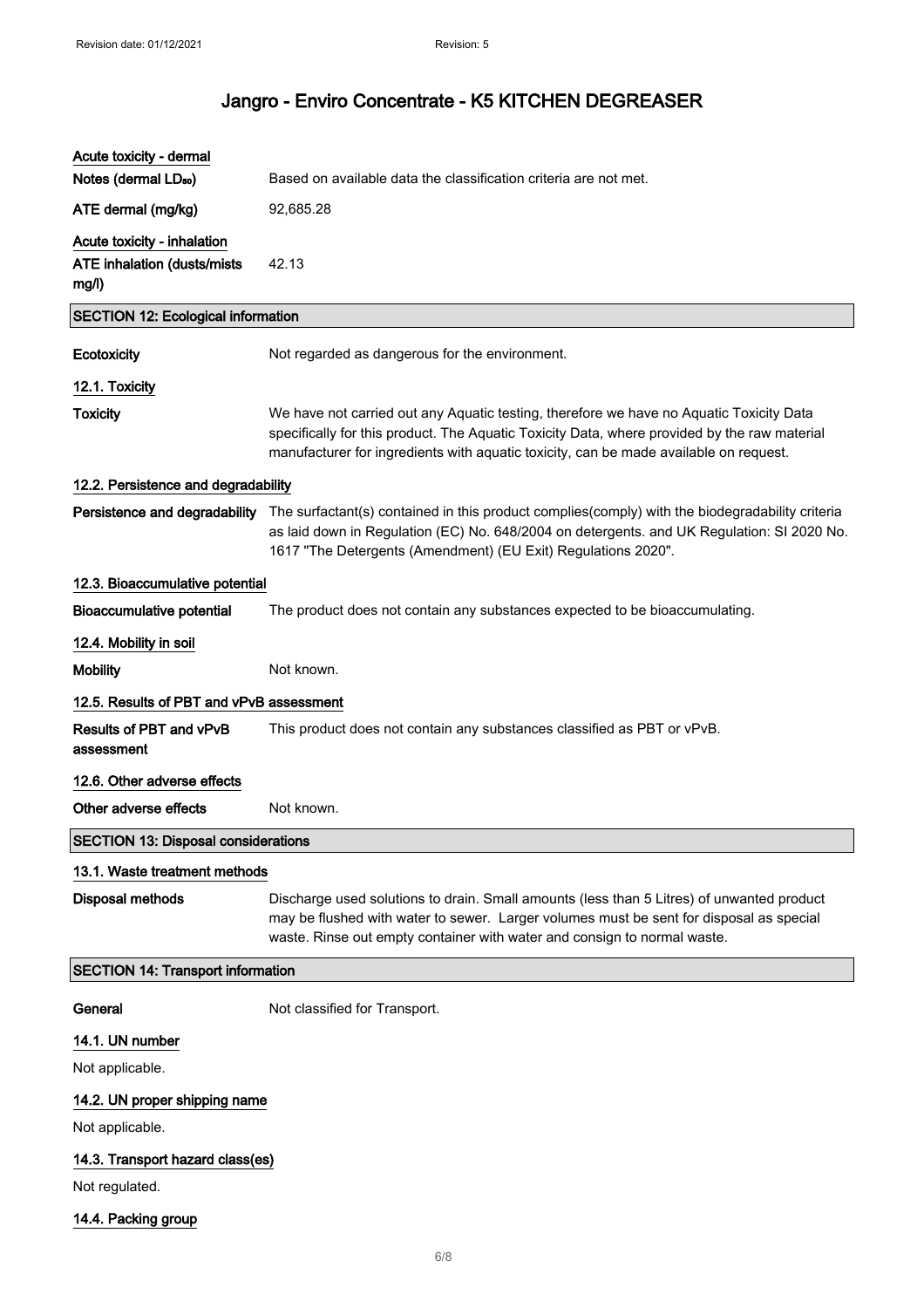Not applicable.

#### 14.5. Environmental hazards

### Environmentally hazardous substance/marine pollutant

No.

### 14.6. Special precautions for user

Not applicable.

### 14.7. Transport in bulk according to Annex II of MARPOL and the IBC Code

Transport in bulk according to Not applicable. Annex II of MARPOL 73/78 and the IBC Code

### SECTION 15: Regulatory information

### 15.1. Safety, health and environmental regulations/legislation specific for the substance or mixture

| EU legislation | Safety Data Sheet prepared in accordance with EU Regulation: "REACH Commission<br>Regulation (EU) No 2015/830 (which amends Regulation (EC) No 453/2010 & 1907/2006)."<br>and UK Regulation: "SI 2020 No. 1577 - The REACH etc. (Amendment etc.) (EU Exit)<br>Regulations 2020".                                                             |
|----------------|----------------------------------------------------------------------------------------------------------------------------------------------------------------------------------------------------------------------------------------------------------------------------------------------------------------------------------------------|
|                | The product is as classified under - EU GHS: CLP - "Regulation (EC) No 1272/2008<br>classification, labelling & packaging of substances & mixtures." and UK GHS: "SI 2020 No.<br>1567 - The Chemicals (Health and Safety) and Genetically Modified Organisms (Contained<br>Use) (Amendment etc.) (EU Exit) Regulations 2020.".               |
|                | Ingredients are listed with classification under - EU GHS: CLP - "Regulation (EC) No<br>1272/2008 classification, labelling & packaging of substances & mixtures." and UK GHS: "SI<br>2020 No. 1567 - The Chemicals (Health and Safety) and Genetically Modified Organisms<br>(Contained Use) (Amendment etc.) (EU Exit) Regulations 2020.". |

### 15.2. Chemical safety assessment

No chemical safety assessment has been carried out as not applicable as this product is a mixture.

### SECTION 16: Other information

| Abbreviations and acronyms<br>used in the safety data sheet | PBT: Persistent, Bioaccumulative and Toxic substance.<br>vPvB: Very Persistent and Very Bioaccumulative.<br>ATE: Acute Toxicity Estimate.<br>REACH: Registration, Evaluation, Authorisation and Restriction of Chemicals Regulation<br>(EC) No 1907/2006.<br>GHS: Globally Harmonized System.<br>Spec Conc Limits = Specific Concentration Limits. |
|-------------------------------------------------------------|----------------------------------------------------------------------------------------------------------------------------------------------------------------------------------------------------------------------------------------------------------------------------------------------------------------------------------------------------|
| <b>Classification abbreviations</b><br>and acronyms         | Acute Tox. = Acute toxicity<br>Aquatic Acute = Hazardous to the aquatic environment (acute)<br>Aquatic Chronic = Hazardous to the aquatic environment (chronic)<br>Eye Dam. = Serious eye damage<br>Skin Irrit. = Skin irritation<br>STOT SE = Specific target organ toxicity-single exposure                                                      |
| Key literature references and<br>sources for data           | Material Safety Data Sheet, Miscellaneous manufacturers. CLP Class - Table 3.1 List of<br>harmonised classification and labelling of hazardous substances. ECHA - C&L Inventory<br>database.                                                                                                                                                       |